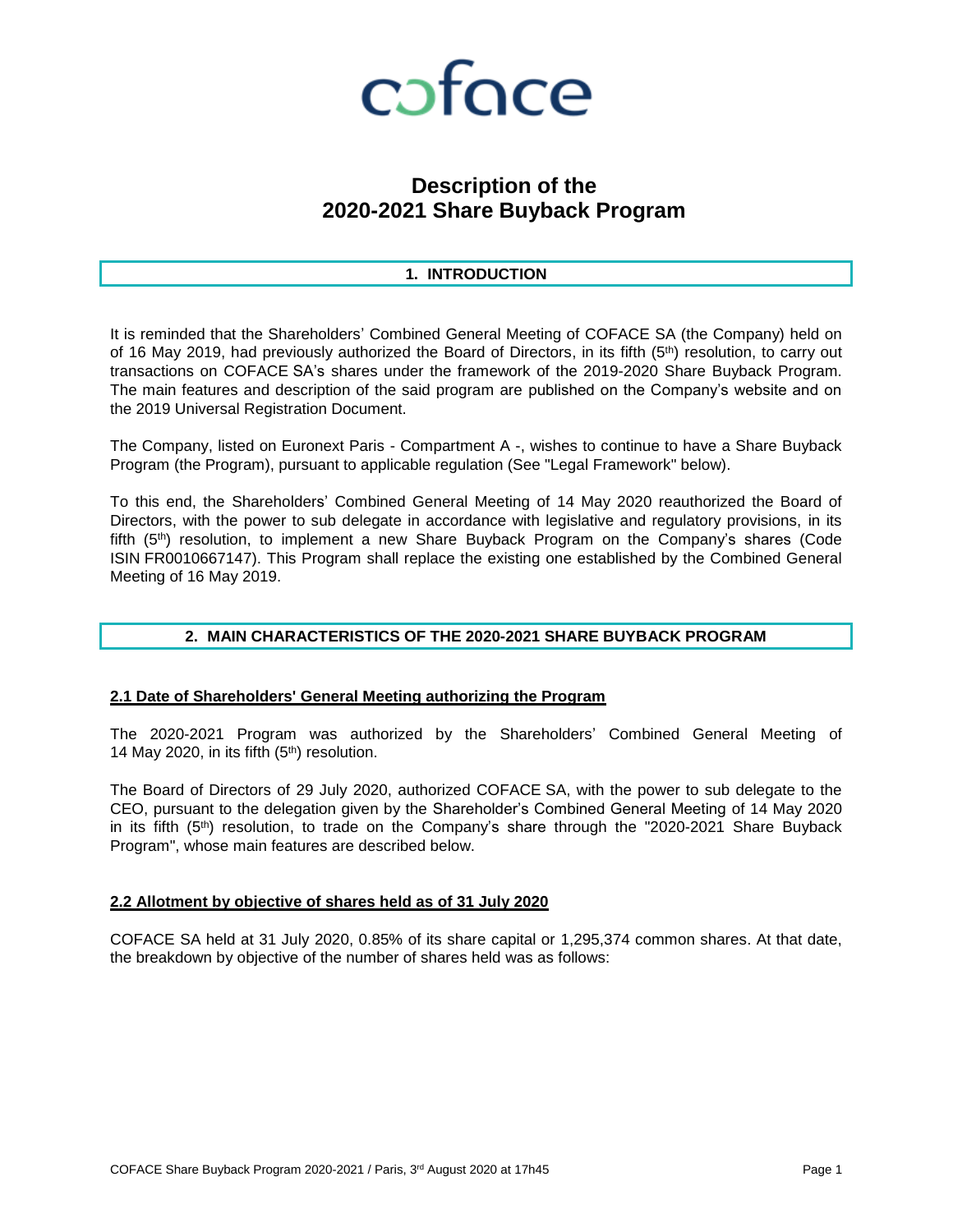# coface

| <b>Objectives</b>                                                                                                                                                                                                                                                                     | Number of<br>own shares<br>held |
|---------------------------------------------------------------------------------------------------------------------------------------------------------------------------------------------------------------------------------------------------------------------------------------|---------------------------------|
| a) ensure liquidity and boost the market for the Company's stock through an<br>investment service provider acting independently within the context of a liquidity<br>contract in compliance with the Charter of Ethics recognized by the French<br><b>Financial Markets Authority</b> | 232,305                         |
| b) allot shares to employees of the Company and in particular within the context:                                                                                                                                                                                                     |                                 |
| (1) of profit sharing;                                                                                                                                                                                                                                                                | 0                               |
| (2) any stock option plan of the Company, pursuant to the provisions of                                                                                                                                                                                                               | O                               |
| Articles L.225-177 et seq. of the French Commercial Code;                                                                                                                                                                                                                             |                                 |
| (3) any savings plan in compliance with Articles L.3331-1 et seq. of the<br>French Labour Code;                                                                                                                                                                                       | O                               |
| (4) any allocation of bonus shares pursuant to the provisions of Articles<br>L.225-197-1 et seq. of the French Commercial Code;                                                                                                                                                       | 1,063,069                       |
| as well as performing all hedging operations relating thereto, under the                                                                                                                                                                                                              |                                 |
| conditions provided for by the market authorities and at the times to be                                                                                                                                                                                                              |                                 |
| determined by the Board of Directors or the person acting upon its delegation                                                                                                                                                                                                         |                                 |
| e) cancel all or part of the stock thus purchased                                                                                                                                                                                                                                     | n                               |
| TOTAL                                                                                                                                                                                                                                                                                 | 1,295,374                       |

# **2.3 Objectives of the 2020-2021 Share Buyback Program**

Purchases and sales of the Company's shares may be made, by decision of the Board, to:

| <b>Authorized objectives</b>                                                                        |
|-----------------------------------------------------------------------------------------------------|
| a) ensure liquidity and boost the market for the Company's stock through an investment service      |
| provider acting independently within the context of a liquidity agreement, in compliance with the   |
| market practice accepted by the Autorité des marchés financiers on 2 July 2018,                     |
| b) allocate shares to the corporate officers and employees of the Company and of other Group        |
| entities, in particular within the context of:                                                      |
| (i) employee profit sharing;                                                                        |
| (ii) any stock option plan of the Company, pursuant to Article L.225-177 et seq. of the French      |
| Commercial Code;                                                                                    |
| (iii) any savings plan in compliance with Article L.3331-1 et seq. of the French Labour Code;       |
| (iv) any allocation of bonus shares pursuant to the provisions of Article L.225-197-1 et seq. of    |
| the French Commercial Code;                                                                         |
| as well as performing all hedging operations relating to these operations, under the conditions     |
| provided for by the market authorities, and at the times to be determined by the Board of Directors |
| or the person acting by delegation thereof                                                          |
| c) transfer the Company's shares upon exercise of the rights attached to securities entitling their |
| bearers, directly or indirectly, through reimbursement, conversion, exchange, presentation of a     |
| warrant or in any other manner, to the allocation of the Company's shares pursuant to current       |
| regulations; additionally, perform all hedge operations relating to these transactions, under the   |
| conditions provided for by the market authorities and at the times to be determined by the Board    |
| of Directors or the person acting by delegation of the Board of Directors                           |
| d) keep the Company's shares and subsequently remit them as payment or trade within the             |
| context of any external growth operations                                                           |
| a) concel off or port of the steel, thus purchased                                                  |

**e)** cancel all or part of the stock thus purchased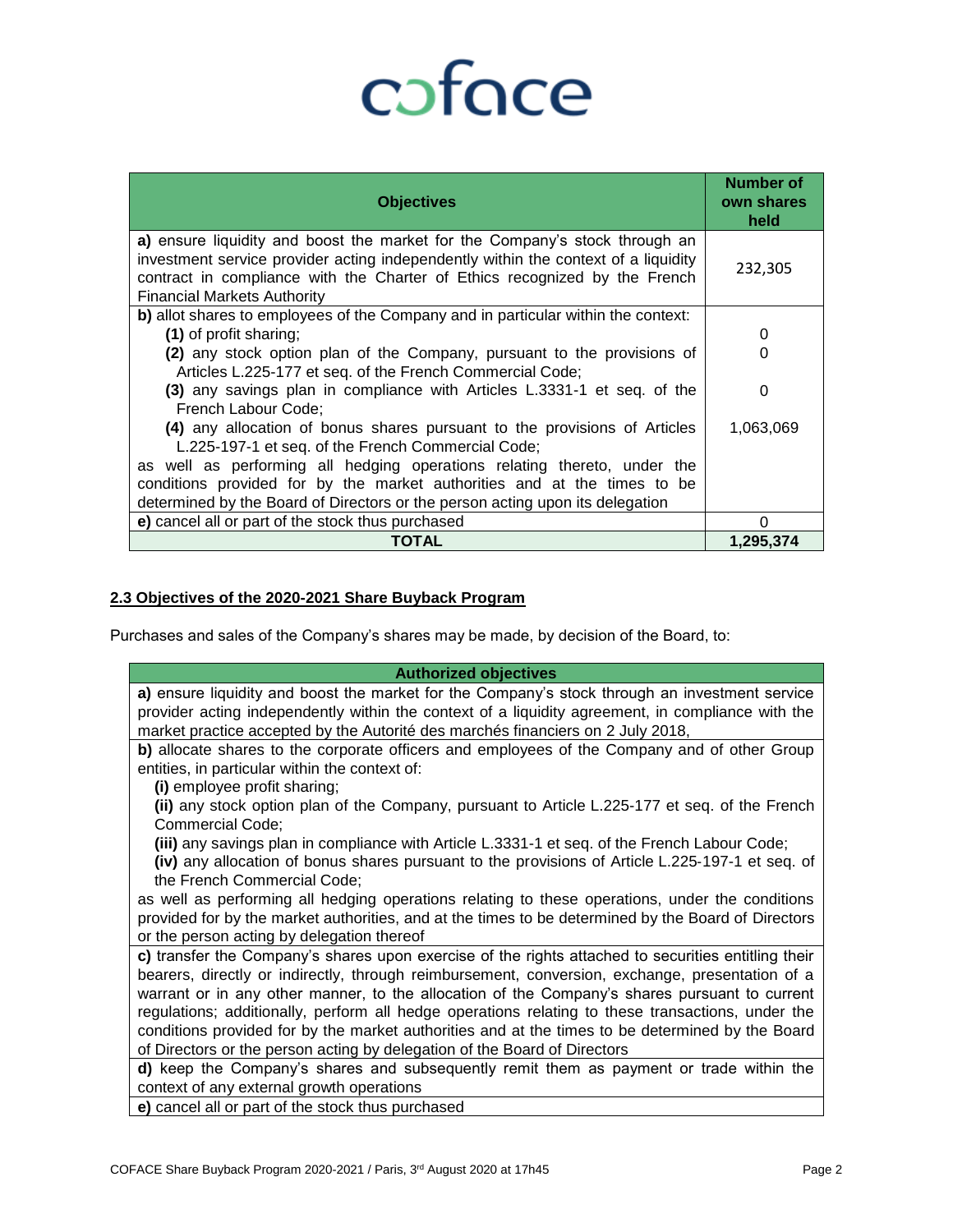

**f)** implement any market practice that may be authorised by the French Financial Markets Authority and, more generally, perform all operations in compliance with applicable regulations in particular with Regulation (EU) No 596/2014 of the European Parliament and of the Council of 16 April 2014 on market abuse (market abuse regulation)

# **2.4 Maximum percentage of the share capital, maximum number of shares, maximum purchase price and characteristics of the shares that COFACE SA intends to buyback**

# **2.4.1 Characteristics of the shares that COFACE SA intends to buyback**

| <b>STOCK MARKET PROFILE</b> |                                                                                                     |
|-----------------------------|-----------------------------------------------------------------------------------------------------|
| <b>Trading</b>              | Euronext Paris (compartment A), eligible for<br>deferred settlement service (SRD)                   |
| <b>ISIN</b> code            | FR0010667147                                                                                        |
| Reuters code                | COFA.PA                                                                                             |
| Bloomberg code              | <b>COFA FP</b>                                                                                      |
| Stock market indexes        | SBF 120, CAC All Shares, CAC All-Tradable,<br>CAC Financials, CAC Mid & Small, CAC Mid 60, Next 150 |

Common shares of the Company traded on Euronext Paris:

# **2.4.2 Maximum percentage of the share capital**

The Board of Directors can authorise, with the power to sub-delegate under the legal and regulatory conditions, in compliance with the provisions of Article L.225-209 et seq. of the French Commercial Code, the purchase of –in one or more instances and at the times to be determined by it - a number of shares of the Company not to exceed:

- (i) 10% the total number of shares composing the share capital, at any time whatsoever; or,
- (ii) 5% of the total number of shares subsequently composing the share capital if it concerns shares acquired by the Company in view of keeping them and transferring them as payment or exchange under a merger, spin-off or contribution operation.

These percentages apply to a number of shares adjusted, where appropriate, according to the operations that could affect the share capital subsequent to the Shareholders' Meeting of 14 May 2020.

# **2.4.3 Maximum number of shares**

COFACE SA is committed, by law, not to exceed the holding limit of 10% of its capital, the latter being, for information purposes, 15,203,195 shares as at 31 July 2020.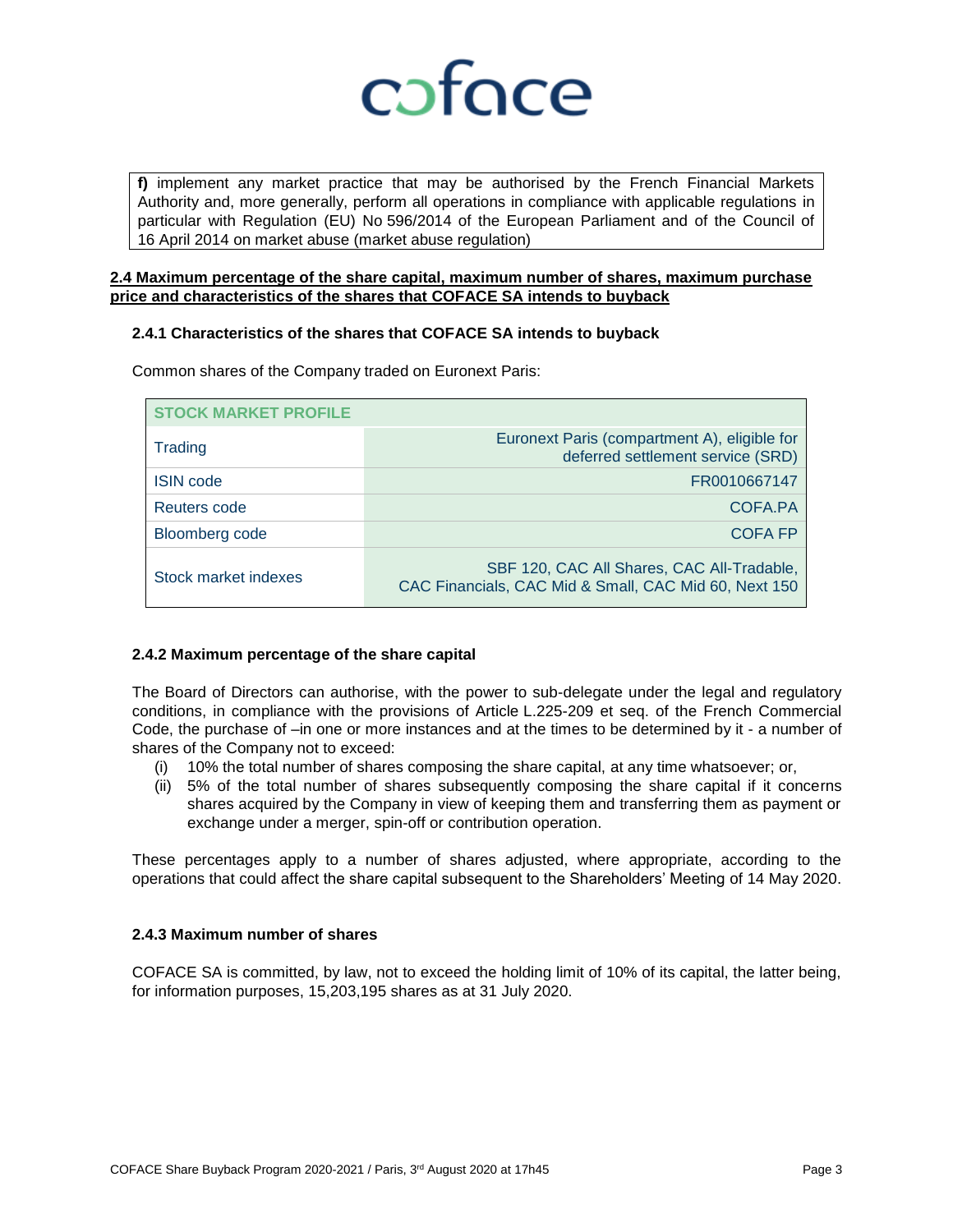# coface

#### **2.4.4 Maximum purchase price**

According to the fifth (5<sup>th</sup>) resolution proposed and accepted by the Shareholder's Combined General Meeting of 14 May 2020, the maximum purchase price per unit may not exceed €14, excluding costs.

The Board of Directors may nevertheless, for operations involving the Company's capital, in particular a modification of the par value of the share, a capital increase by incorporation of reserves following the creation and allocation of bonus shares, a stock split or reverse stock split, adjust the aforementioned maximum purchase price in order to take into account the impact of these operations on the value of the Company's stock.

#### **2.4.5 Other information**

The acquisition, disposal or transfer of these shares may be completed and paid for by all methods authorised by the current regulations, on a regulated market, multilateral trading system, a systematic internaliser, or over the counter, in particular through the acquisition or disposal of blocks of shares, using options or other derivative financial instruments, or warrants or, more generally, securities entitling their bearers to shares of the Company, at the times that the Board of Directors will determine.

The Board of Directors shall have all powers, with the power to sub delegate in compliance with legislative and regulatory conditions, in order to, in accordance with applicable legislative and regulatory provisions, proceed with the permitted reallocation of repurchased shares in view of one of the objectives of the programme, to one or more of its other objectives, or even their disposal, on or off the market.

#### **2.5 Term of the 2020-2021 Share Buyback Program**

According to the fifth (5<sup>th</sup>) resolution proposed and accepted by the Shareholders' Combined General Meeting of 14 May 2020, this Program will have a maximum period of eighteen (18) months from the date of said Combined General Meeting and will therefore continue no later than 5 November 2021 (including) or until the date of its renewal by a Shareholders' General Meeting, the one occurring first.

This authorisation concludes the authorisation granted by the fifth  $(5<sup>th</sup>)$  resolution that was adopted by the Shareholders' Combined Meeting of 16 May 2019.

# **3. LEGAL FRAMEWORK**

#### **Legal Framework**

The legal framework used for this document shall be that in force on 31 July 2020. It shall be noted that regulation may evolve during time and its updates shall be taken into consideration.

1. Regulation (EU) No 596/2014 of the European Parliament and of the Council of 16 April 2014 on market abuse (market abuse regulation) and repealing Directive 2003/6/EC of the European Parliament and of the Council and Commission Directives 2003/124/EC, 2003/125/EC and 2004/72/EC